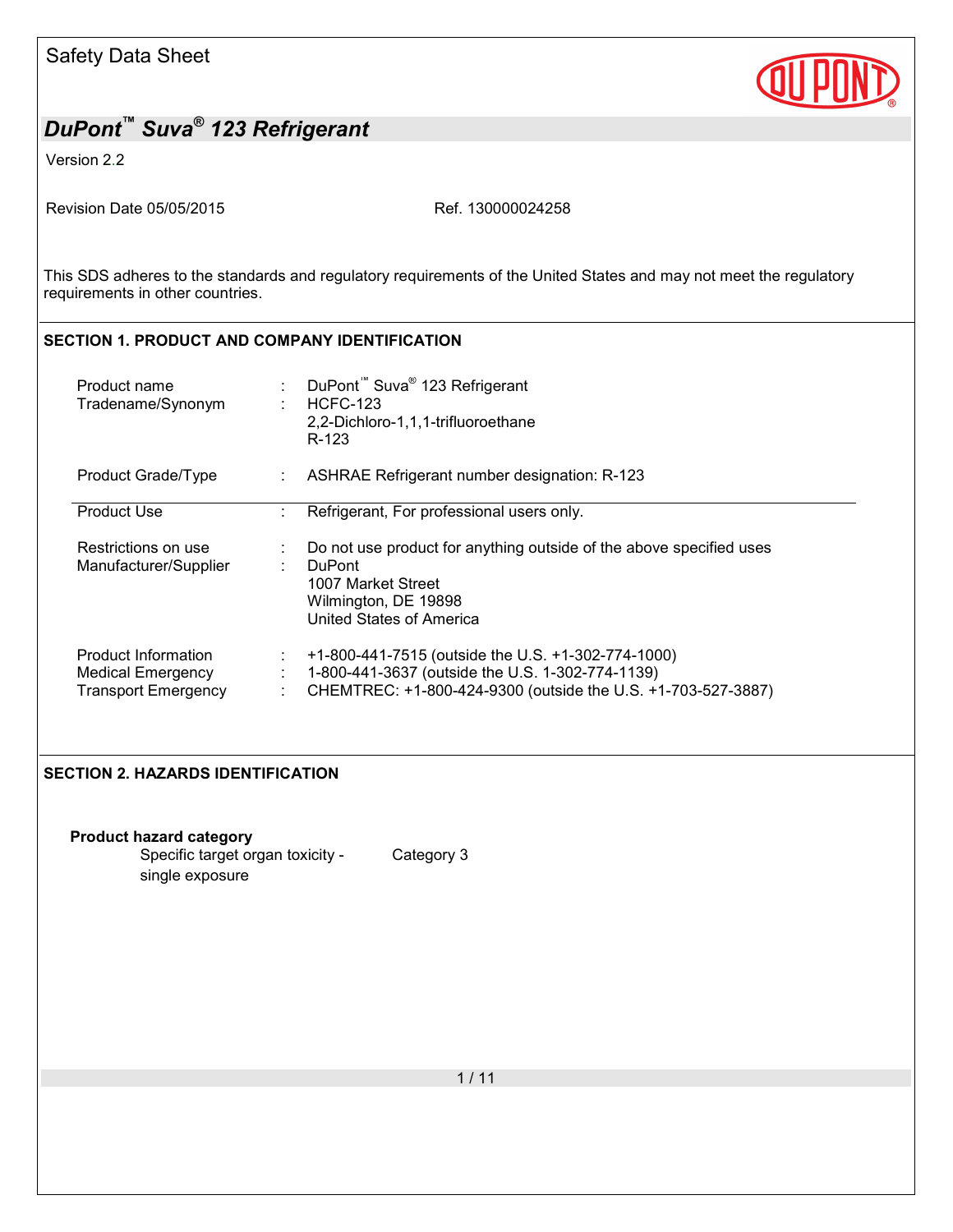Version 2.2



| <b>Label content</b><br>Pictogram |                                                                                                                                                                                                                                                                                                                                                                                                                                                    |
|-----------------------------------|----------------------------------------------------------------------------------------------------------------------------------------------------------------------------------------------------------------------------------------------------------------------------------------------------------------------------------------------------------------------------------------------------------------------------------------------------|
| Signal word                       | : Warning                                                                                                                                                                                                                                                                                                                                                                                                                                          |
| Hazardous warnings                | : May cause drowsiness or dizziness.                                                                                                                                                                                                                                                                                                                                                                                                               |
| Hazardous prevention<br>measures  | : Avoid breathing dust/ fume/ gas/ mist/ vapours/ spray.<br>Use only outdoors or in a well-ventilated area.<br>IF INHALED: Remove victim to fresh air and keep at rest in a position<br>comfortable for breathing.<br>Call a POISON CENTER or doctor/ physician if you feel unwell.<br>Store in a well-ventilated place. Keep container tightly closed.<br>Store locked up.<br>Dispose of contents/ container to an approved waste disposal plant. |

#### **Other hazards**

Misuse or intentional inhalation abuse may lead to death without warning., Vapours are heavier than air and can cause suffocation by reducing oxygen available for breathing.

### **SECTION 3. COMPOSITION/INFORMATION ON INGREDIENTS**

| Component                                     | CAS-No.  | Concentration |
|-----------------------------------------------|----------|---------------|
| 2,2-Dichloro-1,1,1-trifluoroethane (HCFC-123) | 306-83-2 | 100 %         |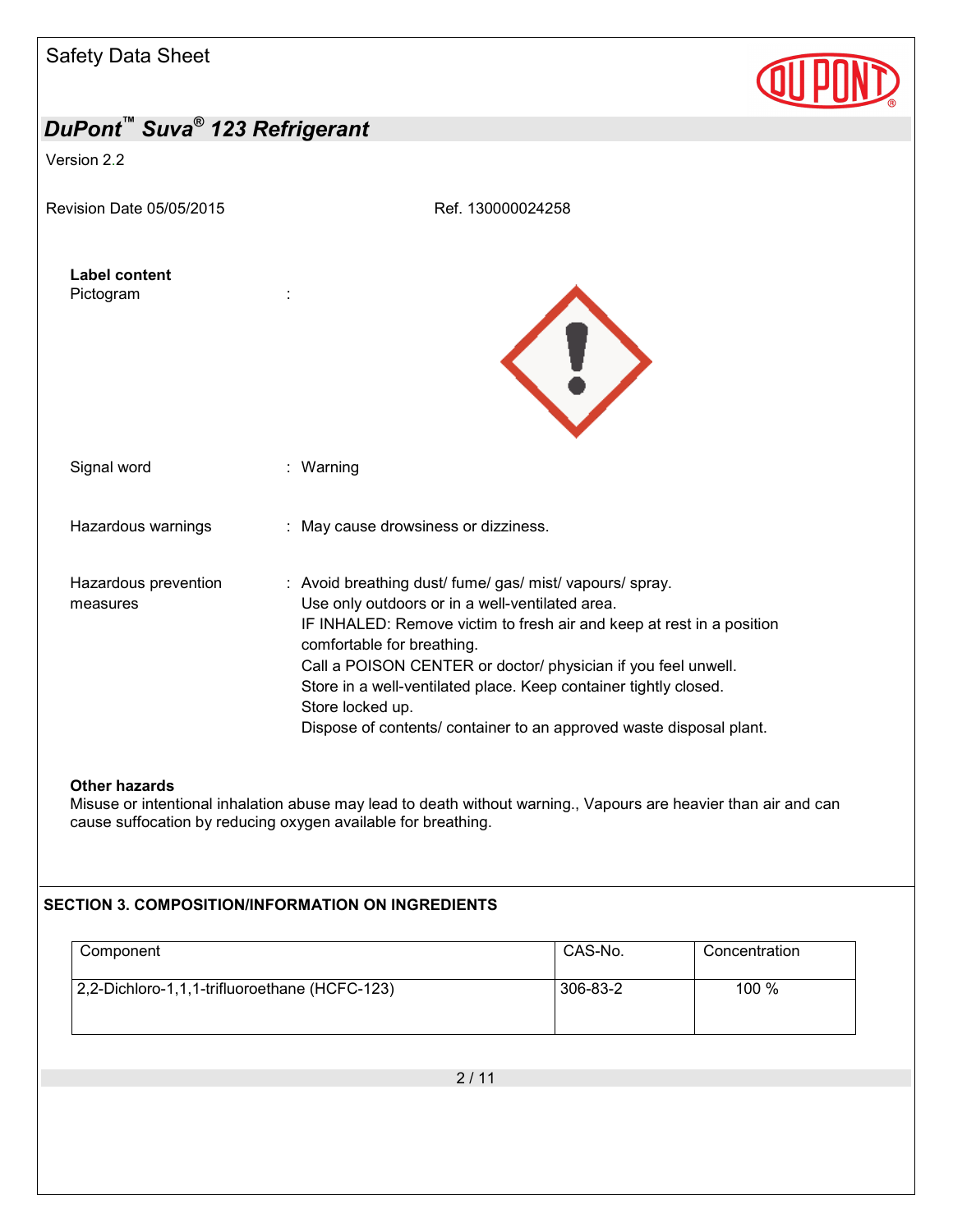

Version 2.2

Revision Date 05/05/2015 Revision Date 05/05/2015

### **SECTION 4. FIRST AID MEASURES**

| General advice                                           | : Never give anything by mouth to an unconscious person. When symptoms<br>persist or in all cases of doubt seek medical advice.                                                                                                                                              |
|----------------------------------------------------------|------------------------------------------------------------------------------------------------------------------------------------------------------------------------------------------------------------------------------------------------------------------------------|
| Inhalation                                               | : Remove from exposure, lie down. Move to fresh air. Keep patient warm and at<br>rest. Artificial respiration and/or oxygen may be necessary. Call a physician.                                                                                                              |
| Skin contact                                             | : In case of contact, immediately flush skin with plenty of water. Get medical<br>attention if irritation develops and persists.                                                                                                                                             |
| Eye contact                                              | : In case of contact, immediately flush eyes with plenty of water for at least 15<br>minutes. Call a physician.                                                                                                                                                              |
| Ingestion                                                | : Material poses an aspiration hazard. If swallowed, DO NOT induce vomiting.<br>Drink 1 or 2 glasses of water. Never give anything by mouth to an unconscious<br>person. Call a physician. If vomiting occurs, have victim lean forward to reduce<br>the risk of aspiration. |
| Most important<br>symptoms/effects, acute<br>and delayed | : No applicable data available.                                                                                                                                                                                                                                              |
| Protection of first-aiders                               | : If potential for exposure exists refer to Section 8 for specific personal protective<br>equipment.                                                                                                                                                                         |
| Notes to physician                                       | : Because of possible disturbances of cardiac rhythm, catecholamine drugs,<br>such as epinephrine, that may be used in situations of emergency life support<br>should be used with special caution.                                                                          |

### **SECTION 5. FIREFIGHTING MEASURES**

| Suitable extinguishing media      | : Use extinguishing measures that are appropriate to local circumstances and<br>the surrounding environment. |  |
|-----------------------------------|--------------------------------------------------------------------------------------------------------------|--|
| Unsuitable extinguishing<br>media | : No applicable data available.                                                                              |  |
| Specific hazards                  | : The product is not flammable.                                                                              |  |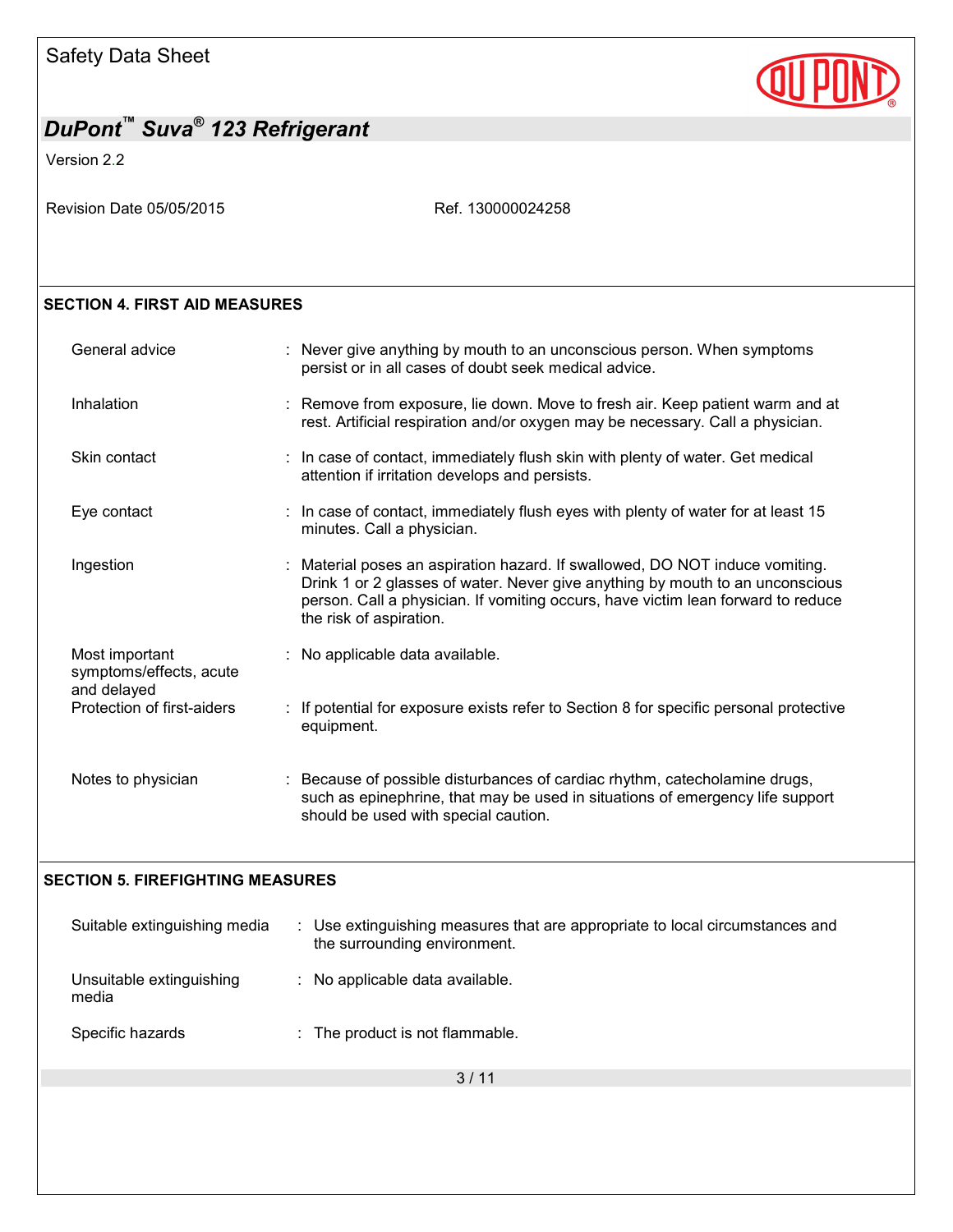

#### Version 2.2

| Revision Date 05/05/2015                         | Ref. 130000024258                         |  |
|--------------------------------------------------|-------------------------------------------|--|
| Special protective equipment<br>for firefighters | : No applicable data available.           |  |
| Further information                              | : Cool containers/tanks with water spray. |  |

### **SECTION 6. ACCIDENTAL RELEASE MEASURES**

NOTE: Review FIRE FIGHTING MEASURES and HANDLING (PERSONNEL) sections before proceeding with clean-up. Use appropriate PERSONAL PROTECTIVE EQUIPMENT during clean-up.

| Safeguards (Personnel)      | : Ventilate spill area. Comply with Federal, State and Local regulations on<br>reporting releases                                                                                                                                                                                                                                                                                                                                                                                                                                                                                                                                                                                                                                                                                      |
|-----------------------------|----------------------------------------------------------------------------------------------------------------------------------------------------------------------------------------------------------------------------------------------------------------------------------------------------------------------------------------------------------------------------------------------------------------------------------------------------------------------------------------------------------------------------------------------------------------------------------------------------------------------------------------------------------------------------------------------------------------------------------------------------------------------------------------|
| Environmental precautions   | : Prevent material from entering sewers, waterways, or low areas.<br>Should not be released into the environment. In accordance with local and<br>national regulations.                                                                                                                                                                                                                                                                                                                                                                                                                                                                                                                                                                                                                |
| Spill Cleanup               | : Ventilate area using forced ventilation, especially low or enclosed places<br>where heavy vapors might collect.<br>Contain spillage, and then collect with non-combustible absorbent material,<br>(e.g. sand, earth, diatomaceous earth, vermiculite) and place in container for<br>disposal according to local / national regulations (see section 13).                                                                                                                                                                                                                                                                                                                                                                                                                             |
| Accidental Release Measures | DuPont Emergency Exposure Limits (EEL) are established to facilitate site or<br>plant emergency evacuation and specify airborne concentrations of brief<br>durations which should not result in permanent adverse health effects or<br>interfere with escape. EEL's are expressed as airborne concentration<br>multiplied by time (CxT) for up to a maximum of 60 minutes and as a ceiling<br>airborne concentration. These limits are used in conjunction with engineering<br>controls/monitoring and as an aid in planning for episodic releases and spills.<br>For more information on the applicability of EEL's, contact DuPont.<br>The DuPont Emergency Exposure Limit (EEL) for HCFC-123 is 1000 ppm for<br>up to 60 minutes with a 1 minute not-to-exceed ceiling of 2500 ppm. |

### **SECTION 7. HANDLING AND STORAGE**

Handling (Personnel) : Avoid breathing high concentrations of vapour. Use only with adequate ventilation especially for enclosed and low area where vapors can accumulate. Provide sufficient air exchange and/or exhaust in work rooms.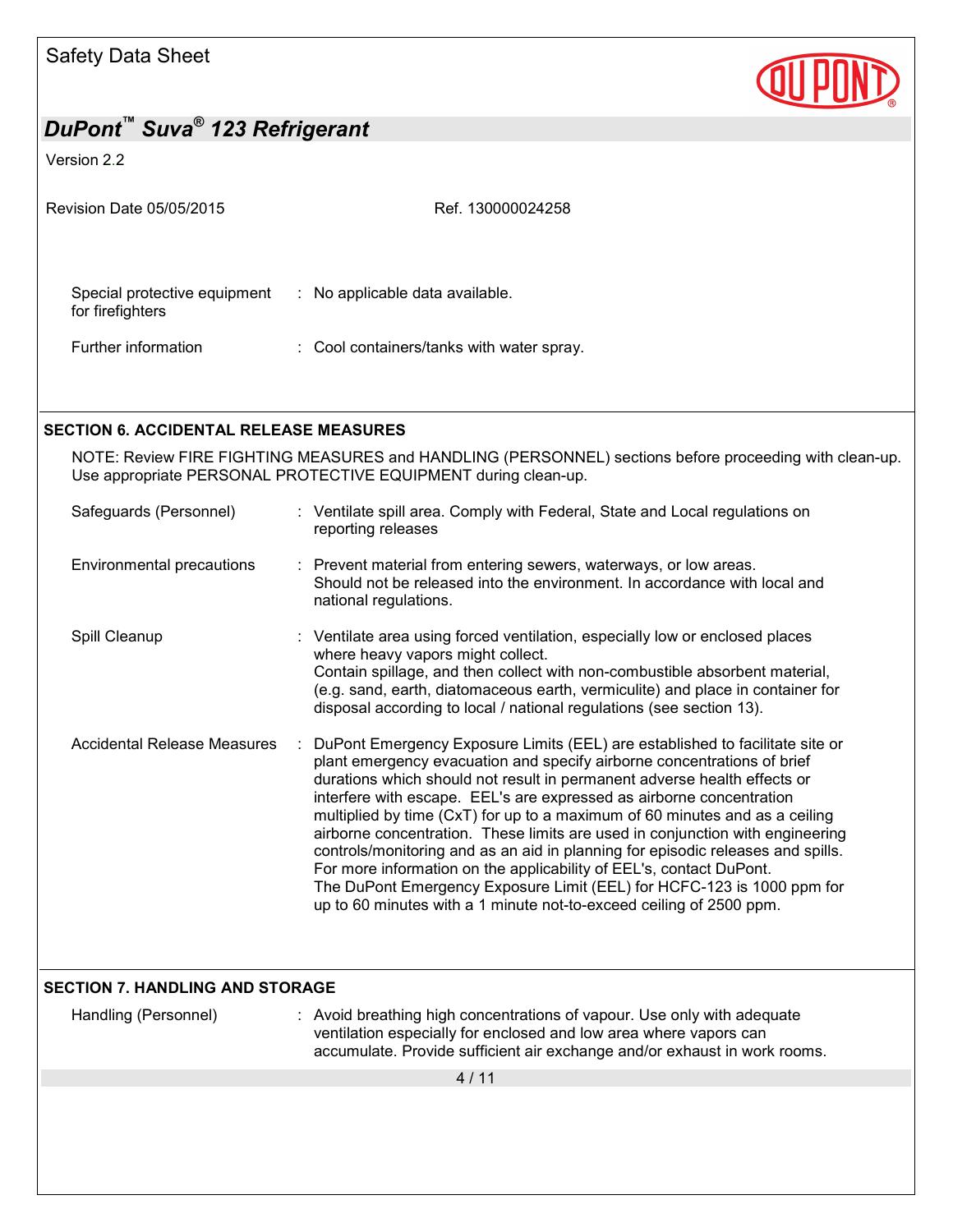

Version 2.2

| <b>Revision Date 05/05/2015</b>                                | Ref. 130000024258                                                                                                                                                                                                                                                                                                                                                                                                                                                              |
|----------------------------------------------------------------|--------------------------------------------------------------------------------------------------------------------------------------------------------------------------------------------------------------------------------------------------------------------------------------------------------------------------------------------------------------------------------------------------------------------------------------------------------------------------------|
|                                                                | Avoid contact of liquid with eyes and prolonged skin exposure. Decomposition<br>will occur when product comes in contact with open flame or electrical heating<br>elements.<br>Handle in accordance with good industrial hygiene and safety practice. When<br>using do not eat, drink or smoke. Do not breathe vapours or spray mist. Avoid<br>contact with skin, eyes and clothing. Wash hands before breaks and at the<br>end of workday.                                    |
| Handling (Physical Aspects)<br>Dust explosion class<br>Storage | No applicable data available.<br>No applicable data available.<br>Keep containers tightly closed and in an upright position. Store in a clean, dry<br>place. Keep away from direct sunlight. Do not heat cylinder above 52°C to<br>avoid over pressurizing the cylinder. Do not expose drums to direct heat or<br>temperature above 46°C (115°F) to avoid pressurizing and possibly distorting<br>the drums.<br>The product has an indefinite shelf life when stored properly. |
| Storage period                                                 | $:$ > 10 yr                                                                                                                                                                                                                                                                                                                                                                                                                                                                    |
| Storage temperature                                            | : < 52 °C (< 126 °F)                                                                                                                                                                                                                                                                                                                                                                                                                                                           |
| SECTION 8. EXPOSURE CONTROLS/PERSONAL PROTECTION               |                                                                                                                                                                                                                                                                                                                                                                                                                                                                                |
| Engineering controls                                           | : Use only with adequate ventilation. Keep container tightly closed.                                                                                                                                                                                                                                                                                                                                                                                                           |
| Personal protective equipment<br>Respiratory protection        | : Where there is potential for airborne exposures in excess of applicable limits,<br>wear NIOSH approved respiratory protection. Vapours are heavier than air<br>and can cause suffocation by reducing oxygen available for breathing.                                                                                                                                                                                                                                         |
| Eye protection                                                 | Safety glasses with side-shields Additionally wear a face shield where the<br>possibility exists for face contact due to splashing, spraying or airborne<br>contact with this material.                                                                                                                                                                                                                                                                                        |

## Skin and body protection : Where there is potential for skin contact, have available and wear as appropriate, impervious gloves, apron, pants, jacket, hood and boots.

Protective measures : Self-contained breathing apparatus (SCBA) is required if a large release occurs. The type of protective equipment must be selected according to the concentration and amount of the dangerous substance at the specific workplace.

Exposure Guidelines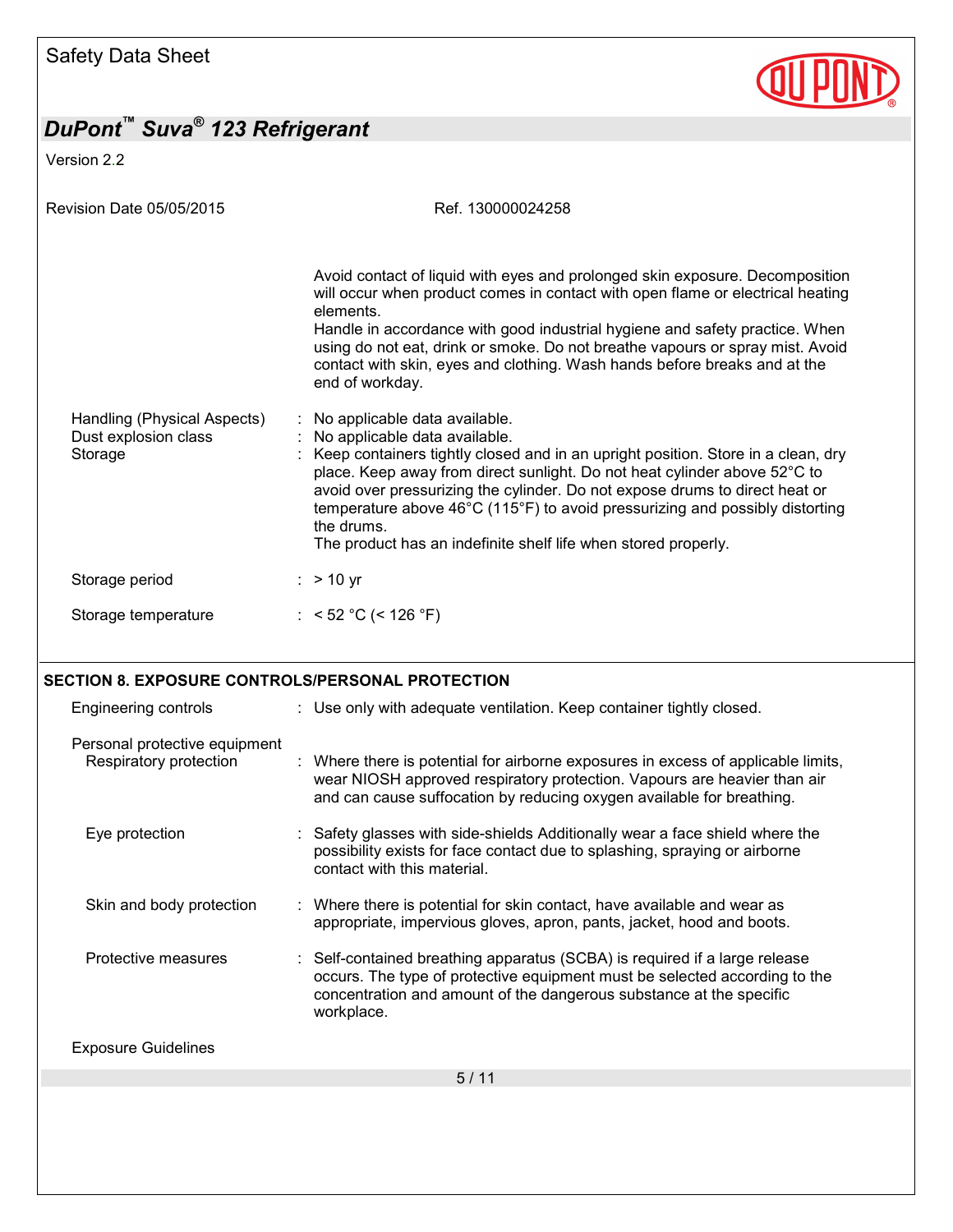| <b>Safety Data Sheet</b>                              |                                                                                                                                                                                          |
|-------------------------------------------------------|------------------------------------------------------------------------------------------------------------------------------------------------------------------------------------------|
| DuPont <sup>™</sup> Suva <sup>®</sup> 123 Refrigerant |                                                                                                                                                                                          |
| Version 2.2                                           |                                                                                                                                                                                          |
|                                                       |                                                                                                                                                                                          |
| Revision Date 05/05/2015                              | Ref. 130000024258                                                                                                                                                                        |
| <b>Exposure Limit Values</b>                          |                                                                                                                                                                                          |
| 2,2-Dichloro-1,1,1-trifluoroethane<br>AEL*            | 8 & 12 hr. TWA<br>(DUPONT)<br>50 ppm                                                                                                                                                     |
|                                                       | * AEL is DuPont's Acceptable Exposure Limit. Where governmentally imposed occupational exposure limits which are<br>lower than the AEL are in effect, such limits shall take precedence. |
| <b>SECTION 9. PHYSICAL AND CHEMICAL PROPERTIES</b>    |                                                                                                                                                                                          |
| Appearance<br>Physical state<br>Form<br>Color         | $:$ liquid<br>: liquid<br>: colourless                                                                                                                                                   |
| Odor                                                  | : slight, ether-like                                                                                                                                                                     |
| Odor threshold                                        | : No applicable data available.                                                                                                                                                          |
| pH                                                    | : neutral                                                                                                                                                                                |
| Melting point/range                                   | : No applicable data available.                                                                                                                                                          |
| Boiling point/boiling range                           | : Boiling point<br>27.8 °C (82.0 °F)                                                                                                                                                     |
| Flash point                                           | does not flash                                                                                                                                                                           |
| Evaporation rate                                      | $\therefore$ < 1<br>$(CCL4=1.0)$                                                                                                                                                         |
| Flammability (solid, gas)                             | Liquid: Does not sustain combustion.                                                                                                                                                     |
| Upper explosion limit                                 | Method: None per ASTM E681                                                                                                                                                               |
| Lower explosion limit                                 | Method: None per ASTM E681                                                                                                                                                               |
| Vapor pressure                                        | : 913.6 hPa at 25 °C (77 °F)                                                                                                                                                             |
| Vapor density                                         | : 5.5 at 30°C (84°F) and 1013 hPa (Air=1.0)                                                                                                                                              |
|                                                       | $6/11$                                                                                                                                                                                   |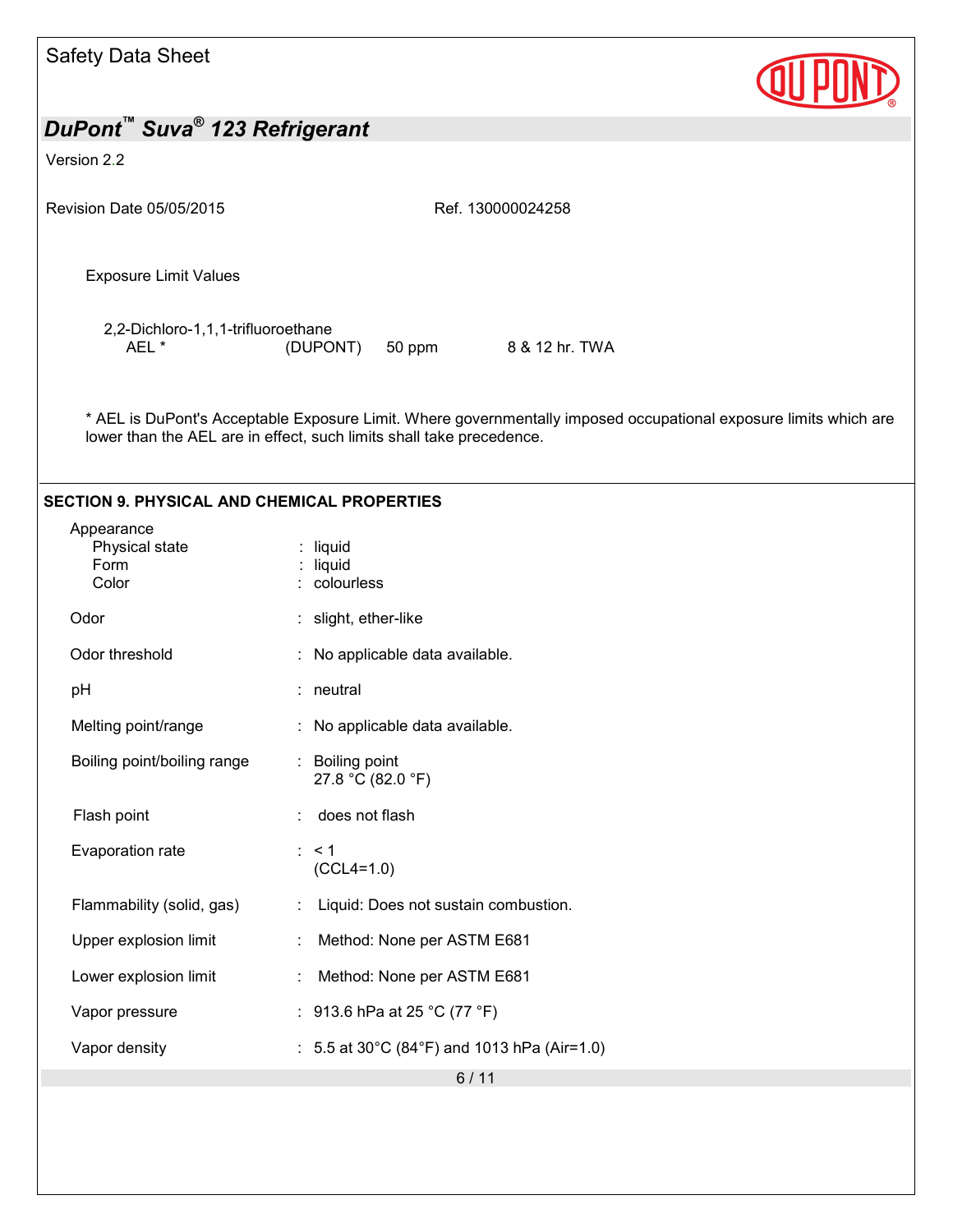

### Version 2.2

| Revision Date 05/05/2015                   | Ref. 130000024258                            |
|--------------------------------------------|----------------------------------------------|
| Density                                    | : 1.46 g/cm3 at 25 °C (77 °F)<br>(as liquid) |
| Specific gravity (Relative<br>density)     | : 1.47 at 25 °C (77 °F)                      |
| Water solubility                           | : 3.9 g/l at 25 °C (77 °F)                   |
| Solubility(ies)                            | : No applicable data available.              |
| Partition coefficient: n-<br>octanol/water | : No applicable data available.              |
| Auto-ignition temperature                  | No applicable data available.<br>÷.          |
| Decomposition temperature                  | No applicable data available.<br>÷           |
| Viscosity, kinematic                       | No applicable data available.                |
| Viscosity, dynamic                         | No applicable data available.                |
| % Volatile                                 | 100 %                                        |

### **SECTION 10. STABILITY AND REACTIVITY**

| Reactivity                            | Decomposes on heating.                                                     |
|---------------------------------------|----------------------------------------------------------------------------|
| Chemical stability                    | Stable at normal temperatures and storage conditions.                      |
| Possibility of hazardous<br>reactions | Polymerization will not occur.                                             |
| Conditions to avoid                   | No applicable data available.                                              |
| Incompatible materials                | Alkali metals Alkaline earth metals, Powdered metals, Powdered metal salts |
| Hazardous decomposition<br>products   | Carbonyl halides, Hydrogen chloride, Hydrogen fluoride                     |

## **SECTION 11. TOXICOLOGICAL INFORMATION**

2,2-Dichloro-1,1,1-trifluoroethane (HCFC-123) **Inhalation** 

Target Organs: Central nervous systemCentral nervous system effects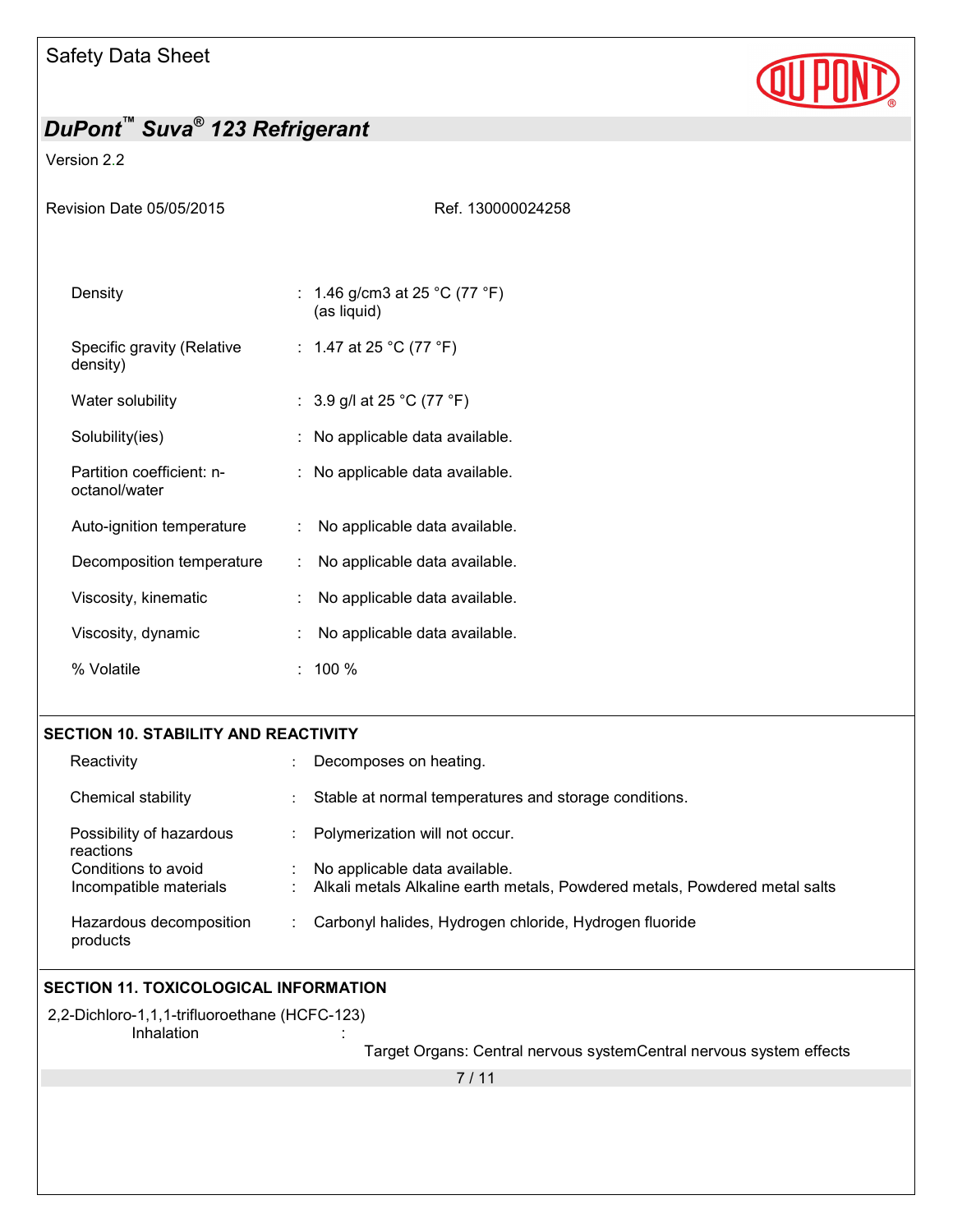

Version 2.2

| Revision Date 05/05/2015 |                                                                                                                                                                     |                                                      | Ref. 130000024258                                                                                                                                                                                         |
|--------------------------|---------------------------------------------------------------------------------------------------------------------------------------------------------------------|------------------------------------------------------|-----------------------------------------------------------------------------------------------------------------------------------------------------------------------------------------------------------|
|                          | <b>Inhalation Low Observed</b><br><b>Adverse Effect</b><br>Concentration (LOAEC)<br>Inhalation No Observed<br><b>Adverse Effect</b><br>Concentration<br>Dermal LD50 | $\mathcal{L}^{\mathcal{L}}$<br>$\mathbb{Z}^{\times}$ | 20000 ppm, Dog<br>Cardiac sensitization<br>10000 ppm, Dog<br>Cardiac sensitization<br>$>$ 2,000 mg/kg, Rabbit                                                                                             |
|                          | Dermal LD50                                                                                                                                                         |                                                      | > 2,000 mg/kg, Rat                                                                                                                                                                                        |
|                          | Oral LD50                                                                                                                                                           |                                                      | 9,000 mg/kg, Rat<br>Respiratory effects<br>Abnormal posture                                                                                                                                               |
|                          | Skin irritation                                                                                                                                                     |                                                      | No skin irritation, Rabbit<br>Not expected to cause skin irritation based on expert review of the<br>properties of the substance.                                                                         |
|                          | Eye irritation                                                                                                                                                      |                                                      | No eye irritation, Rabbit<br>Not expected to cause eye irritation based on expert review of the<br>properties of the substance.                                                                           |
|                          | Skin sensitization                                                                                                                                                  |                                                      | Does not cause skin sensitisation., Guinea pig<br>Did not cause sensitisation on laboratory animals. Not expected to<br>cause sensitization based on expert review of the properties of the<br>substance. |
|                          |                                                                                                                                                                     |                                                      | Does not cause respiratory sensitisation., multiple species                                                                                                                                               |
|                          | Repeated dose toxicity                                                                                                                                              |                                                      | Inhalation<br>Rat                                                                                                                                                                                         |
|                          |                                                                                                                                                                     |                                                      | vapour<br>No toxicological effects warranting significant target organ toxicity<br>classification were seen below the recommended guidance values for<br>classification.                                  |
|                          | Carcinogenicity                                                                                                                                                     |                                                      | Not classifiable as a human carcinogen.<br>The observed tumors do not appear to be relevant for men.                                                                                                      |
|                          | Mutagenicity                                                                                                                                                        |                                                      | Animal testing did not show any mutagenic effects.<br>Did not cause genetic damage in cultured bacterial cells.                                                                                           |
|                          |                                                                                                                                                                     |                                                      |                                                                                                                                                                                                           |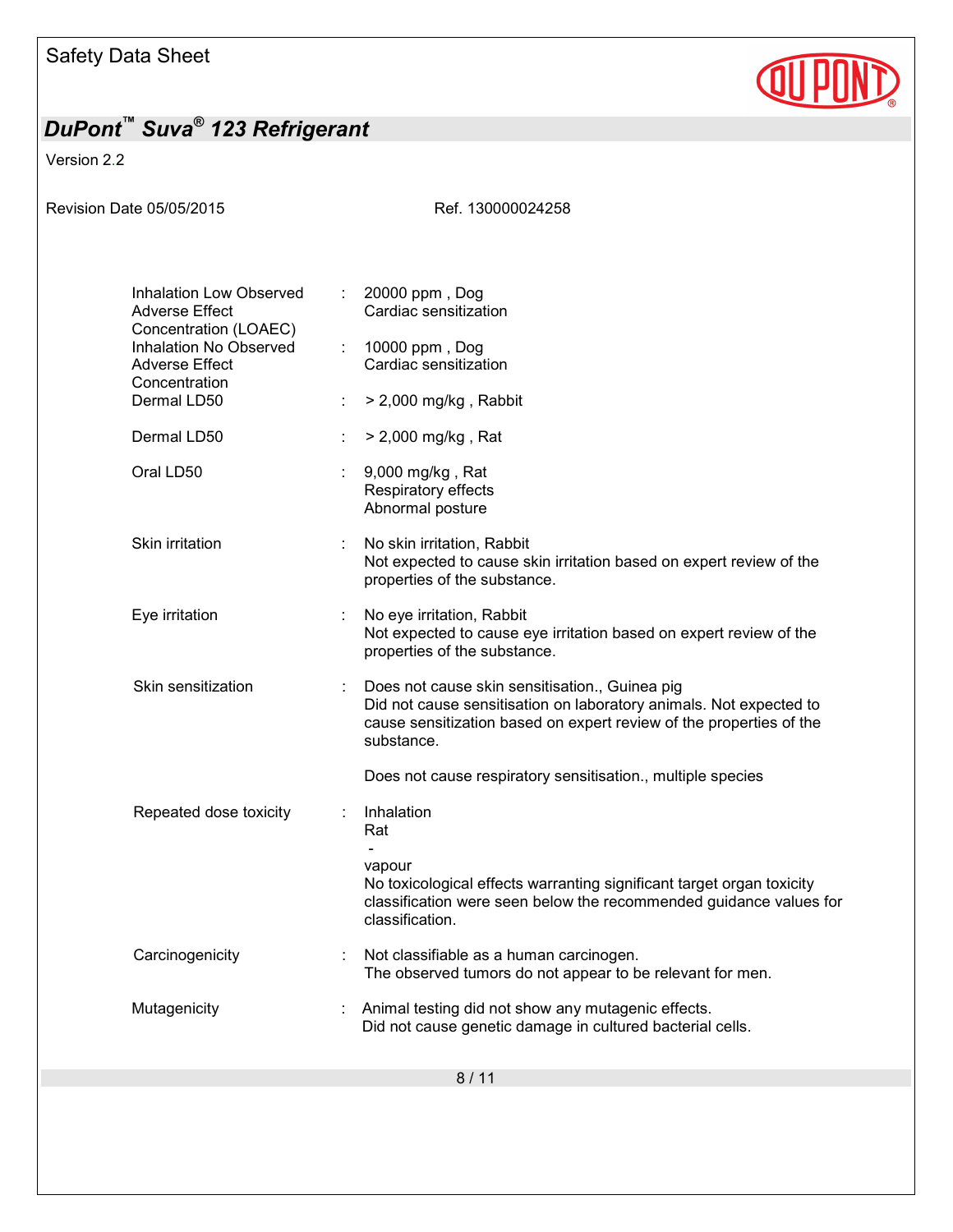

Version 2.2

| <b>Revision Date 05/05/2015</b> |   | Ref. 130000024258                                                                                                                                                                                                       |
|---------------------------------|---|-------------------------------------------------------------------------------------------------------------------------------------------------------------------------------------------------------------------------|
| Reproductive toxicity           | ÷ | No toxicity to reproduction<br>Animal testing showed no reproductive toxicity.<br>No effects on or via lactation                                                                                                        |
| Teratogenicity                  |   | Animal testing showed no developmental toxicity.                                                                                                                                                                        |
| Further information             |   | : Cardiac sensitisation threshold limit : 124000 mg/m3                                                                                                                                                                  |
| Carcinogenicity                 |   | The carcinogenicity classifications for this product and/or its ingredients have been determined according<br>to HazCom 2012, Appendix A.6. The classifications may differ from those listed in the National Toxicology |

International Agency for Research on Cancer (IARC) Monographs (latest edition).

Program (NTP) Report on Carcinogens (latest edition) or those found to be a potential carcinogen in the

None of the components present in this material at concentrations equal to or greater than 0.1% are listed by IARC, NTP, or OSHA, as a carcinogen.

### **SECTION 12. ECOLOGICAL INFORMATION**

Aquatic Toxicity

| 2,2-Dichloro-1,1,1-trifluoroethane (HCFC-123)<br>96 h LC50        | Oncorhynchus mykiss (rainbow trout) 55.5 mg/l                     |
|-------------------------------------------------------------------|-------------------------------------------------------------------|
| 96 h ErC50                                                        | Pseudokirchneriella subcapitata (green algae) 96.6 mg/l           |
| 96 h EbC50                                                        | Pseudokirchneriella subcapitata (green algae) 67.8 mg/l           |
| 48 h EC50                                                         | Daphnia magna (Water flea) 17.3 mg/l                              |
| <b>Environmental Fate</b>                                         |                                                                   |
| 2,2-Dichloro-1,1,1-trifluoroethane (HCFC-123)<br>Biodegradability | 24 %                                                              |
|                                                                   | Not readily biodegradable.                                        |
| <b>Bioaccumulation</b>                                            | Bioconcentration factor (BCF): 33<br>Bioaccumulation is unlikely. |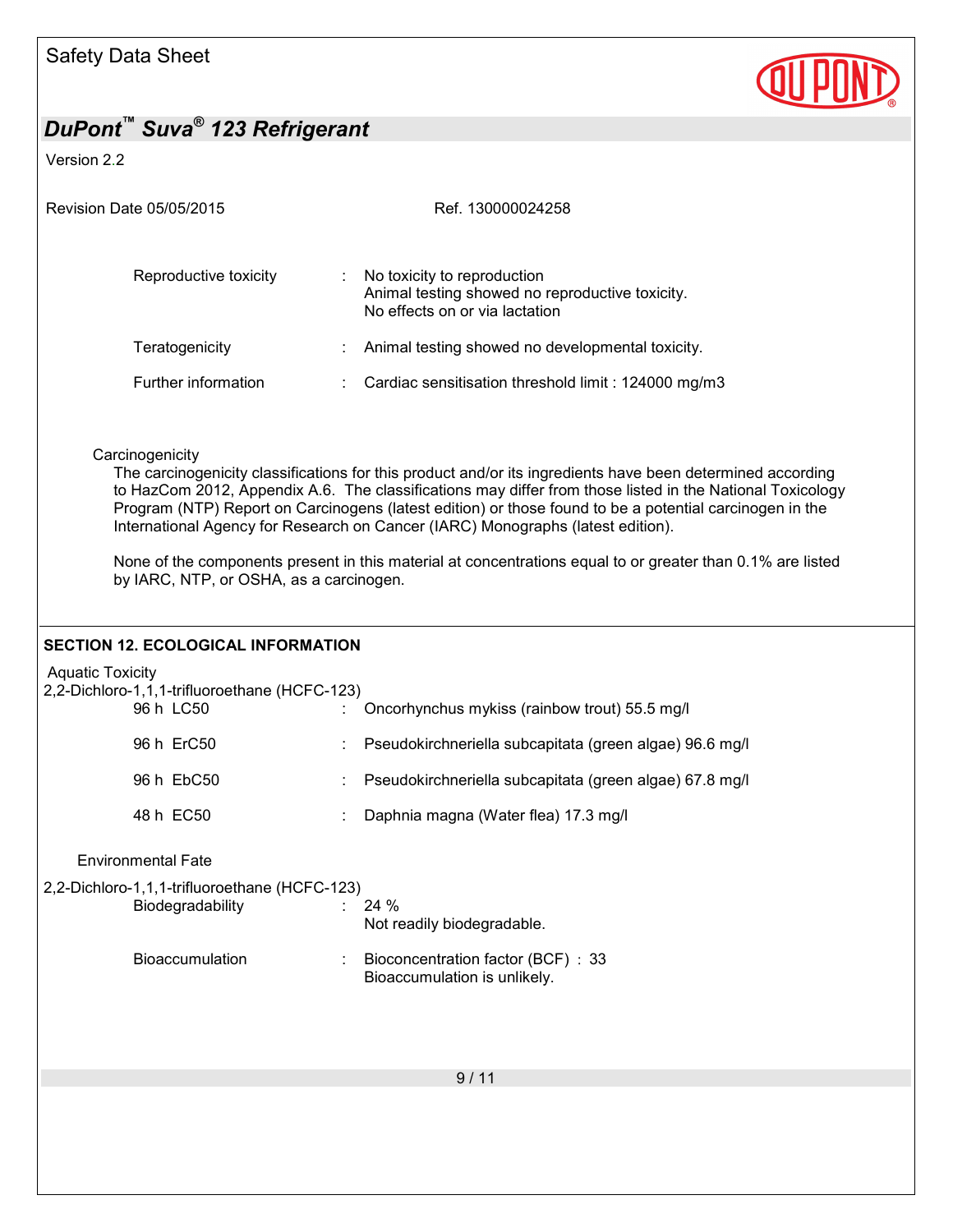

| DuPont Buva <sup>®</sup> 123 Refrigerant                                                                              |                                                                                                                                                                                                                              |
|-----------------------------------------------------------------------------------------------------------------------|------------------------------------------------------------------------------------------------------------------------------------------------------------------------------------------------------------------------------|
| Version 2.2                                                                                                           |                                                                                                                                                                                                                              |
| Revision Date 05/05/2015                                                                                              | Ref. 130000024258                                                                                                                                                                                                            |
|                                                                                                                       |                                                                                                                                                                                                                              |
| <b>SECTION 13. DISPOSAL CONSIDERATIONS</b>                                                                            |                                                                                                                                                                                                                              |
| Waste disposal methods -<br>Product                                                                                   | : Can be used after re-conditioning. Recover by distillation or remove to a<br>permitted waste disposal facility. Comply with applicable Federal,<br>State/Provincial and Local Regulations.                                 |
| Contaminated packaging                                                                                                | : Empty pressure vessels should be returned to the supplier.                                                                                                                                                                 |
| <b>SECTION 14. TRANSPORT INFORMATION</b>                                                                              |                                                                                                                                                                                                                              |
| <b>SECTION 15. REGULATORY INFORMATION</b>                                                                             | Not classified as dangerous in the meaning of transport regulations.                                                                                                                                                         |
| <b>TSCA</b>                                                                                                           | : On the inventory, or in compliance with the inventory                                                                                                                                                                      |
| SARA 313 Regulated<br>Chemical(s)                                                                                     | : 2,2-Dichloro-1,1,1-trifluoroethane                                                                                                                                                                                         |
| NJ Right to Know<br>Regulated Chemical(s)                                                                             | : Substances on the New Jersey Workplace Hazardous Substance List present<br>at a concentration of 1% or more (0.1% for substances identified as<br>carcinogens, mutagens or teratogens): 2,2-Dichloro-1,1,1-trifluoroethane |
| California Prop. 65                                                                                                   | Chemicals known to the State of California to cause cancer, birth defects or<br>any other harm: none known                                                                                                                   |
| <b>SECTION 16. OTHER INFORMATION</b><br>DuPont's registered trademark<br>Before use read DuPont's safety information. | $SUVA®$ is a registered trademark of E. I. du Pont de Nemours and Company<br>10/11                                                                                                                                           |
|                                                                                                                       |                                                                                                                                                                                                                              |
|                                                                                                                       |                                                                                                                                                                                                                              |
|                                                                                                                       |                                                                                                                                                                                                                              |
|                                                                                                                       |                                                                                                                                                                                                                              |